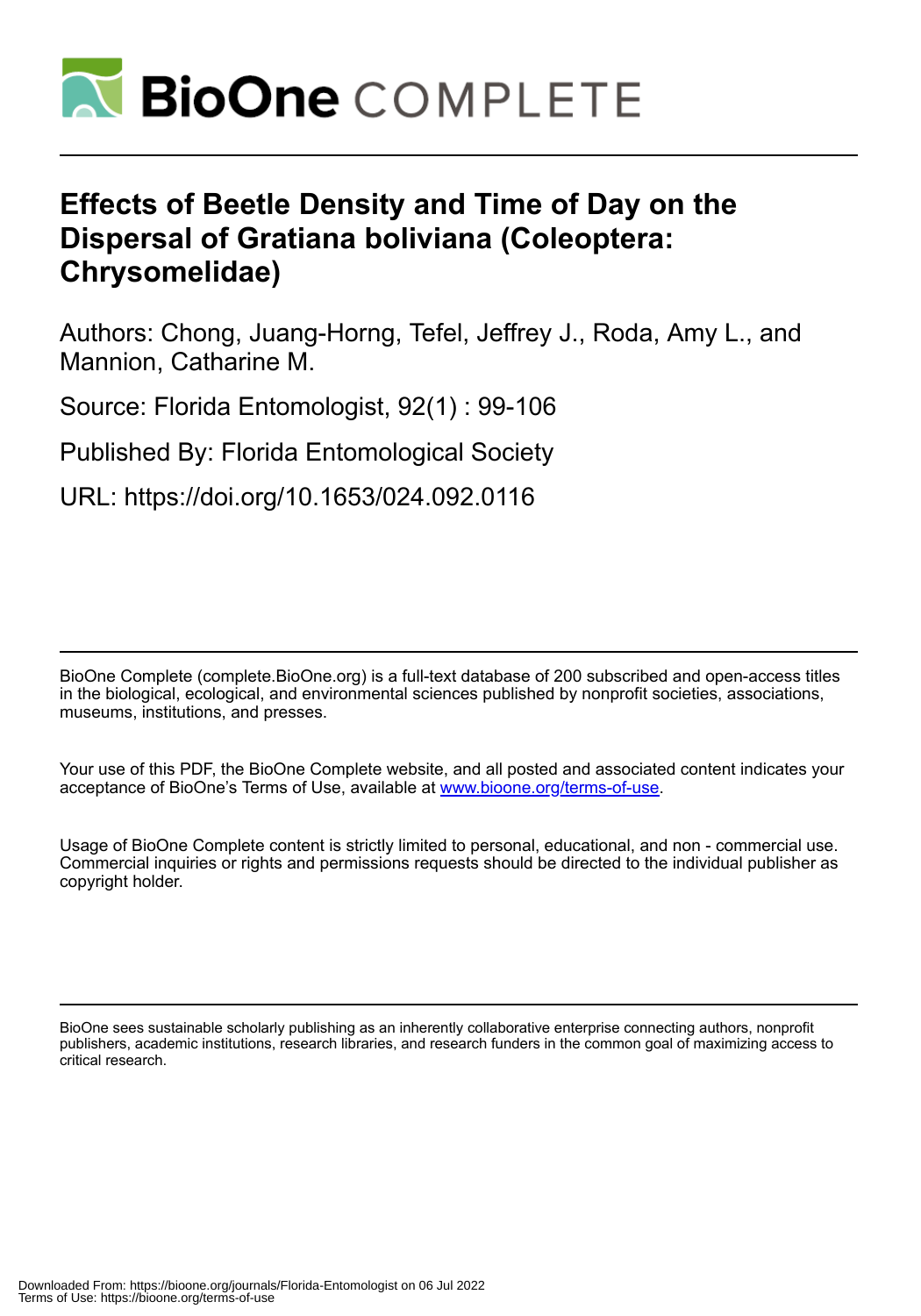## EFFECTS OF BEETLE DENSITY AND TIME OF DAY ON THE DISPERSAL OF *GRATIANA BOLIVIANA* (COLEOPTERA: CHRYSOMELIDAE)

 $\rm J$ uang-Horng Chong $^{12}$ , Jeffrey J. Tefel $^3$ , Amy L. Roda $^4$  and Catharine M. Mannion $^5$ 1 University of Florida and USDA-APHIS-PPQ, Subtropical Horticulture Research Station, Miami, FL 33158

2 Current address: Clemson University, Pee Dee Research and Education Center, Florence, SC 29506 E-mail: juanghc@clemson.edu

3 USDA-ARS, Subtropical Horticulture Research Station, Miami, FL 33158

4 USDA-APHIS-PPQ-CPHST, Subtropical Horticulture Research Station, Miami, FL 33158

5 University of Florida, Institute of Food and Agricultural Sciences, Tropical Research and Education Center, Homestead, FL 33031

## **ABSTRACT**

The leaf beetle, *Gratiana boliviana* Spaeth, is a biological control agent of tropical soda apple (*Solanum viarum* Dunal), a noxious weed invading the rangeland and agricultural fields of Florida and other southeastern states. In caged experiments, we examined the influence of beetle density and the time of day on the dispersal of the leaf beetle. Increasing beetle density from 2 to 100 beetles per plant did not increase *G. boliviana* dispersal, as long as the host plants were not severely defoliated. An increase in beetle density from 10 to 100 beetles per plant significantly reduced the per capita fecundity from 0.3 to 0.02 eggs over a 24-h period. Thus, a mass rearing method for *G. boliviana* should consider the potential detrimental effect of increasing density on the fecundity of the leaf beetle. When the dispersal activity of the leaf beetle was observed between 8:00 and 18:00 h, the proportion of beetles dispersing from a given plant increased throughout the morning hours and peaked at noon. A monitoring or sampling program of *G. boliviana* should be conducted in the early morning or late afternoon when the beetles' tendency to disperse is the lowest in order to more accurately sample for the population density in a certain area. Beetle density and the time of day interacted to influence the proportion of *G. boliviana* dispersing from a given plant. The proportions of beetles that dispersed were not different among the different time periods at densities of less than 40 beetles per plant. At or above 40 beetles per plant, the proportion of beetles that dispersed peaked at noon. This study suggests that a myriad of factors, including density, feeding damage, photoperiod and host plant quality, interact to determine the dispersal pattern of *G. boliviana*.

Key Words: biological control, emigration, mass rearing, noxious weed, tropical soda apple

## RESUMEN

El crisomélido, *Gratiana boliviana* Spaeth, es un agente de control biológico de *Solanum viarum* Dunal, una maleza nociva que invade las pasturas y campos agrícolas de la Florida y otros estados del sureste de los EEUU. En experimentos en jaulas, se examino la influencia de la densidad del escarabajo y la hora del día en que el escarabajo crisomélido se dispersa. Al aumentar la densidad del crisomélido de 2 a 100 escarabajos por planta no aumento la dispersión de *G. boliviana*, esto cuando las plantas hospederas no fueron severamente defoliadas. Un aumento en la densidad del escarabajo de 10 a 100 escarabajos por planta redujo significativamente la fecundidad por hembra de 0.3 a 0.02 huevos durante un periodo de 24 horas. Por lo tanto, un método de cría masiva de *G. boliviana* debe considerar el efecto potencialmente prejudicial del aumento de la densidad sobre la fecundidad del crisomélido. Cuando la actividad de dispersión del crisomélido en una planta dada fue observada entre los 8:00 y 18:00 horas, la proporción de los escarabajos que se dispersan aumento durante las horas de la mañana con su máximo al medio día. Se debe realizar un programa de monitoreo y muestreo de *G. boliviana* temprano en la mañana o al final de la tarde cuando la tendencia de los escarabajos para dispersarse es la mas baja para obtener una muestra mas precisa de la densidad de la población en una área especifica. La densidad del escarabajo y la hora del día se relacionan para influenciar la proporción de *G. boliviana* que se dispersa de una planta dada. La proporción de los escarabajos que se dispersaron no fue diferente entre los periodos de tiempo en las densidades de menos de 40 escarabajos por planta. A un nivel de 40 escarabajos por planta o mas, la proporción de escarabajos que se dispersaron fue la mas alta al medio día. Este estudio sugiere que hay un gran número de factores, incluyendo la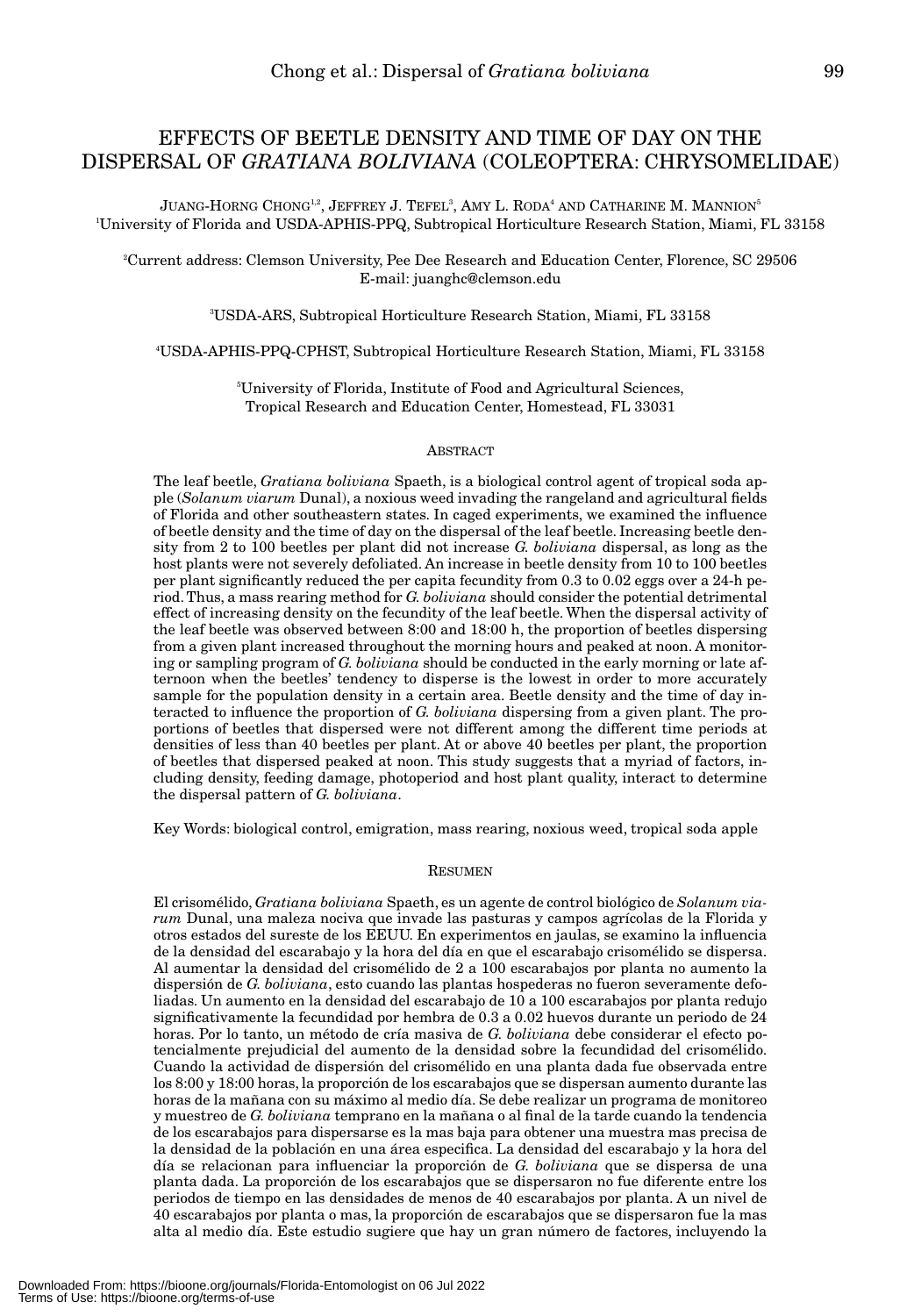densidad, el daño por alimentación, el fotoperíodo y la cualidad de la planta hospedera, que se interactúan en la determinación del patrón de dispersión de *G. boliviana*.

Tropical soda apple (TSA), *Solanum viarum* Dunal, is a noxious weed introduced into Florida from South America in the 1980s (Medal et al. 2002). Because of its large reproductive capability (40,000-50,000 seeds per plant reported by Mullahey et al. 1993 and Pereira et al. 1997) and easy dissemination by cattle and wildlife that ingested the fruits, TSA spread quickly throughout Florida (Medal et al. 2002). TSA has also established in Alabama, Georgia, Louisiana, Mississippi, North Carolina, South Carolina, and Tennessee (SE-EPPC 2008). Infestation by TSA not only reduces suitable grazing land and cattle carrying capacity (Mullahey et al. 1993), they also serve as host plants or reservoirs for at least six viruses that affect vegetable production (McGovern et al. 1994). Management options against TSA include combinations of chemical (herbicide applications), mechanical (mowing), and biological (herbivores) practices.

A biological control program against TSA was initiated in 1994 (Medal et al. 1996). The leaf beetle, *Gratiana boliviana* Spaeth (Coleoptera: Chrysomelidae), collected from Argentina and Paraguay, was approved for release in 2003. The leaf beetles have been released in 29 counties in Florida, as well as several sites in Alabama, Georgia, and Texas (UF-BCRCL 2008). *Gratiana boliviana* has established in almost all release sites (Medal et al. 2008). A recent study by Diaz et al. (2008) suggested that *G. boliviana* may be able to establish near 32-33° north latitude. The nymphs and adults of *G. boliviana* feed on the foliage of TSA, causing moderate to high level of defoliation, gradual weakening of the TSA plants, and decrease in fruit production (Medal et al. 2008). Laboratory and field studies have confirmed that *G. boliviana* attacks only TSA, even when the closely related, non-target red soda apple (*Solanum capsicoides* All.) and turkey berry (*Solanum torvum* Sw.) were available in close proximity of the TSA plants (Medal et al. 2002).

The dispersal ability of *G. boliviana* is not known. Field observations at release sites in central and southwestern Florida indicated that the leaf beetle is capable of dispersing an average of 1.6-16 km (1-10 miles) per year (Medal et al. 2008; W. Overholt, unpublished data). The cues responsible for initiating local dispersal of *G. boliviana* are even less well understood. Factors affecting dispersal behavior of insects include environmental factors, life history strategy, crowding, physiological status of the insects, and habitat and resources conditions (Schowalter 2000). In this study, we evaluated the dispersal patterns of *G. boliviana* in relation to the beetle density and the

time of day. Results of this study will help researchers in designing more effective rearing and monitoring methods for the leaf beetle.

## MATERIALS AND METHODS

## Study Plants

Eight-week old TSA plants were grown from seeds in plastic pots (15 cm in diameter) at the USDA-ARS Subtropical Horticulture Research Station (SHRS), Miami, FL. The plants were fertilized with 10g of slow release Osmocote™ (The Scotts Company, Marysville, OH). In order to minimize the difference in structural characteristics, the TSA plants were selected and grouped by height, width, and the numbers of leaves and branches. The selected plants were on average (± SEM)  $36.29 \pm 0.5$  cm high,  $25.58 \pm 0.6$  cm wide, and had  $2.54 \pm 0.1$  branches and  $12.6 \pm 0.4$  leaves. The TSA plants were carefully examined and any pre-existing eggs, larvae, and adult *G. boliviana* were removed. The plants were then placed individually in fine-mesh cages ( $60 \text{cm} \times 60 \text{cm} \times 60 \text{cm}$ ) a short time before the release of beetles.

All experiments were conducted in outdoor settings in Jun and Jul 2006 under ambient environmental conditions. During the experimental period, the average daily temperature fluctuated between 23 and 28°C, daily relative humidity between 72 and 93%, daily precipitation between 0 and 15 cm, and daily solar radiation between 204 and  $288$  W/m $^{\rm 2}$ .

## Effect of Beetle Density on the Dispersal and Fecundity of *G. boliviana*

*Gratiana boliviana* were placed on the TSA plants at the densities of 2, 10, 20, 40, 60, 80, and 100 beetles per plant. Each beetle density treatment was replicated eight times. Equal numbers of male and female leaf beetles (i.e., 50-50 sex ratio) were collected for each density treatment. Mature female and male leaf beetles can be easily distinguished as early as 1 week after adult eclosion by the appearance of reproductive organs, which are often shown through the underside of the body. Two orange testes (one of each side of abdomen) can be observed in a male while a pair of white ovaries is in the middle of a female's abdomen. The adult beetles (about 2 weeks old) were collected from a colony maintained in a rearing facility at USDA-ARS-SHRS. The beetles were released at one of the seven densities into each cage at noon and were allowed to feed, mate and reproduce on the TSA plants for 24 h. At noon the next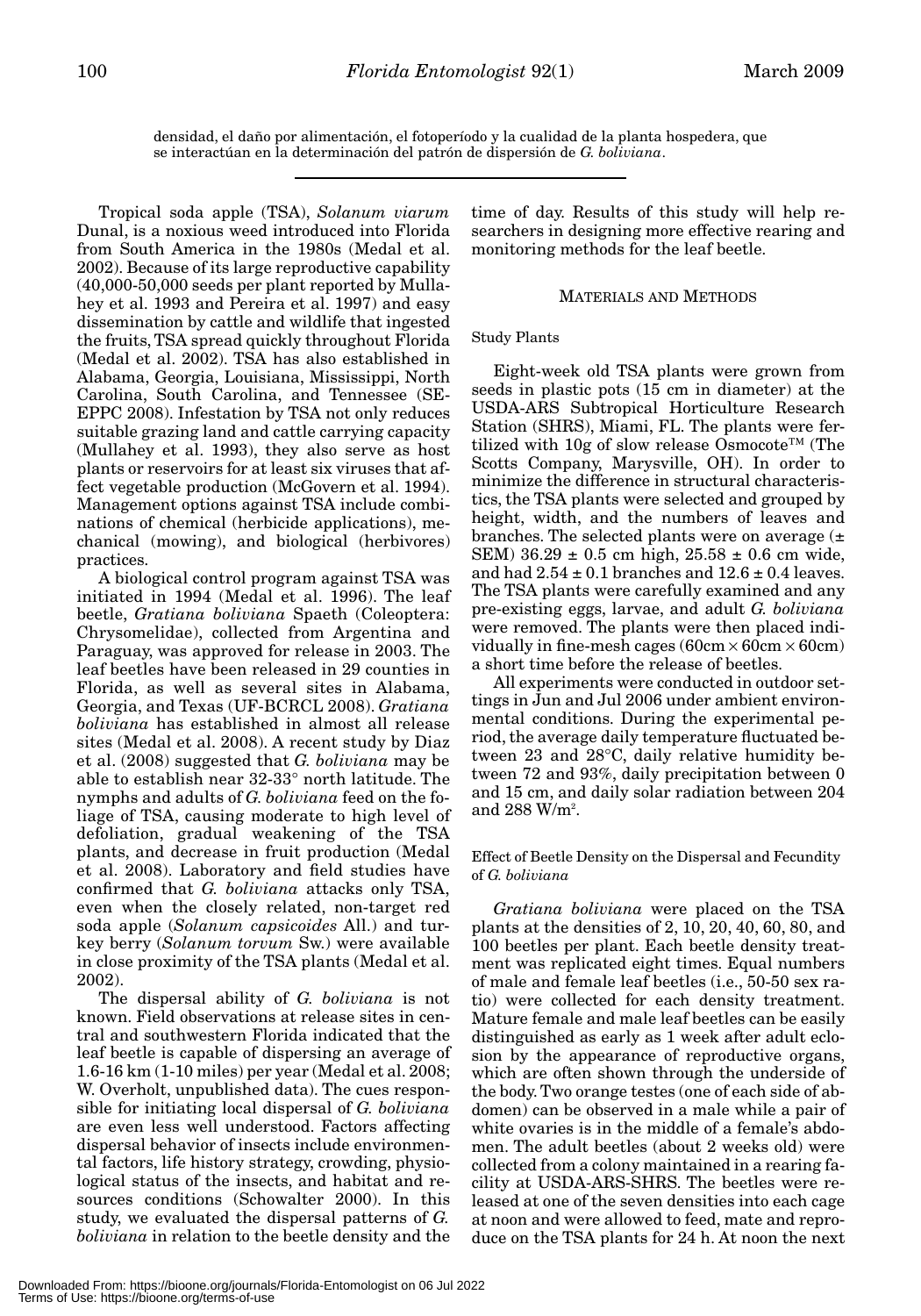day, the beetles that had dispersed from the plant to the screen of the cage were collected, counted, and sexed. The proportion of dispersal was calculated by dividing the number of beetles dispersed from the plants with the initial number of beetles released onto each TSA plant. The plants were carefully examined for eggs deposited by the leaf beetles over the 24-h period. The per capita fecundity was calculated by dividing the total number of eggs with the number of female leaf beetle per cage.

## Effect of the Time of Day on the Dispersal of *G. bolivana*

Sixty leaf beetles were placed on a TSA plant in a cage. This particular density was chosen because the preceding 'beetle density' experiment indicated that the percent dispersal was the highest at this density. The sizes of plants and cages were the same as those used in the 'beetle density' experiment. A total of 15 cages (each represented a replicate) were used in this experiment. Male and female adult beetles (about 2 weeks old) were collected from the colony and released in each cage at equal numbers. The beetles were allowed to feed on the plants overnight before the commencement of the experiment. The next day, the beetles were observed and the numbers of beetles that dispersed from the plants to the screen of the cage were recorded hourly over a 10-h period (from 8:00 to 18:00). All 15 cages were observed in the same day. The dispersed beetles were not removed from the cages; thus, allowing them to return to the host plants. The proportion of dispersing beetles was calculated for each hour by dividing the number of beetles dispersed from the plant by the initial number of beetles on the plant.

### Effect of Beetle Density on the Time of Dispersal

The interactive effect of beetle density and time of day on the dispersal of *G. boliviana* was studied by placing young adult leaf beetles onto a caged TSA plant at one of the seven densities (2, 10, 20, 40, 60, 80, and 100 beetles per plant). The sizes of plants and cages were the same as in the two previous experiments. Equal numbers of female and male leaf beetles were collected from the colony and released into the cages. The beetles were allowed to feed overnight and the dispersal of the leaf beetles from the plant was observed the next day from 8:00 to 18:00 h. The proportion of dispersal was calculated as previously described. Each density treatment was replicated 4 times.

## Statistical Analysis

The respective effects of beetle density and time of day on the arcsine-transformed proportions of dispersal and the fecundity of *G. boliviana*

were analyzed with one-way analysis of variance (ANOVA) at a significance threshold of 0.05 (SAS Institute 1999). The proportion of dispersal from the third experiment (density  $\times$  time) were analyzed with a repeated measures analysis with a univariate ANOVA with a split-plot model (SAS Institute 1999), with the beetle density as the main plot factor and the time of day as the splitplot factor. The means were separated with Tukey's test when significant difference was detected among the treatment levels.

## RESULTS

Effect of Beetle Density on Dispersal Patterns and Fecundity

The percentages of *G. boliviana* dispersed from TSA plants were not different among the seven densities  $(F = 0.52, df = 6, 49, P = 0.7900)$  (Fig. 1). About 6% of the leaf beetles dispersed from the TSA plants when there were only 2 beetles per plant. The percentage of beetles dispersing was on average 14.5% when the beetle density was between 10 and 100 beetles per plant. Male and female leaf beetles had a similar tendency to disperse from a given plant  $(F = 1.29, df = 1, 98, P =$ 0.2583).

An increase in the beetle density from 10 to 100 beetles per plant significantly decreased the average number of eggs produced by each female from 0.3 to 0.02, respectively  $(F = 5.90, df = 6, 49,$  $P = 0.0001$  (Fig. 2). No eggs were produced when there were only 2 beetles per plant.

Effect of the Time of Day on Dispersal

The dispersal of *G. boliviana* was significantly influenced by the time of day (8:00 and 18:00 h) (*F*  $= 13.87, df = 10, 154, P < 0.0001$  (Fig. 3). Some



Fig. 1. Mean percent  $(\pm$  SEM) dispersal of 7 densities (2-100 beetles/plant) of *Gratiana boliviana* from tropical soda apple plants to the mesh side of cages after a 24-h acclimation period.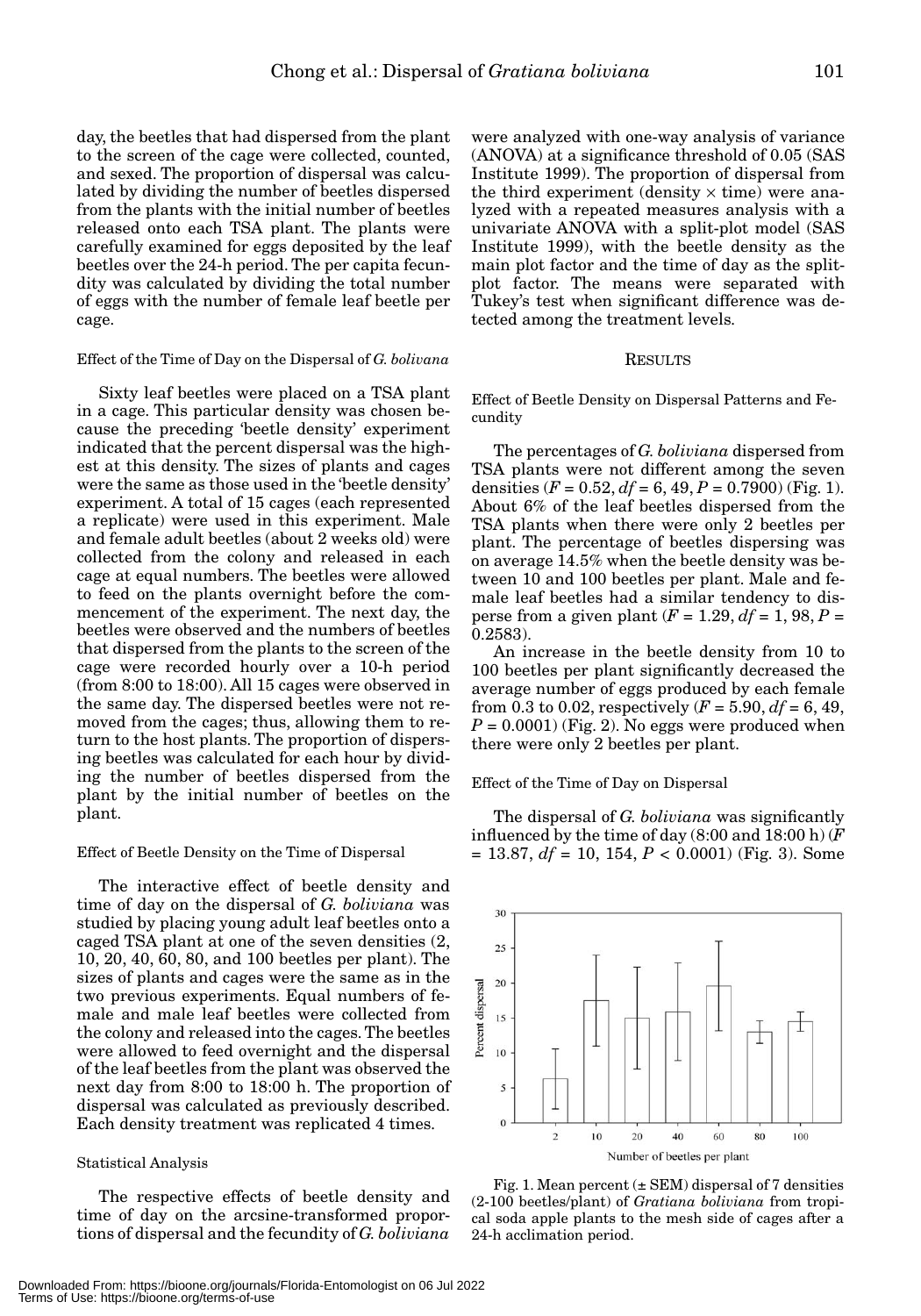

Fig. 2. Mean  $(\pm$  SEM) per capita fecundity of female *Gratiana boliviana* over a 24-h period at 7 densities (2- 100 beetles/plant). Bars with the same letters are not significantly different.

beetles began dispersing before 8:00 h as indicated by a low number of beetles on the cages at 8:00 h (Fig. 3). The proportion of beetles dispersing from the TSA plants continued to increase during the morning hours (starting at 8:00 h) and peaked at noon. By 16:00 h, few beetles left the host plants. The proportion of dispersing beetles was lower than that observed in the density experiment. In this experiment, only 6% of a total of 60 beetles left their host plant at noon (Fig. 3). In the density experiment, percent dispersal of 60 beetles at noon was about 20% (Fig. 1).

Interactions Between the Time of Day and Beetle Density

The dispersal of *G. boliviana* was significantly influenced by the beetle density  $(F = 11.44, df = 6,$  $21, P < 0.0001$ , the time of day ( $F = 17.22, df = 10$ ,  $210, P < 0.0001$ , and the interaction between beetle density and time of day  $(F = 5.72, df = 60, 210,$ 



Fig. 3. Mean percent (± SEM) dispersal of 60 *Gratiana boliviana* between 8:00 and 18:00 h from tropical soda apple plants to the mesh side of cages.

*P* < 0.0001) (Fig. 4). No leaf beetles dispersed from the host plant when the density was 2 beetles per plant. The proportions of beetles dispersing were not different among the different time periods when there were 10 or 20 beetles per plant. When the beetle density was increased to 40 or more beetles, more leaf beetles dispersed from the TSA plants at noon than at any other time. The peak percentage of beetles that dispersed increased from 9% with 40 beetles per plant, to slightly more than 10% with 60 and 80 beetles per plant, and to approximately 14% with 100 beetles per plant.

## **DISCUSSION**

The success of a biological control program depends in part on the abilities of the biological control agent to establish a viable population, increase the population, and disperse from the original release point. Crowding at the release site is one of the many factors that can promote the dispersal of the biological control agent. In this study, *G. boliviana* showed a tendency to remain on a host plant as long as the host plant was not severely defoliated (Chong, personal observation). An average of 15% of the leaf beetles dispersed from the host plants after being caged for 24 h, regardless of the numbers of beetles released onto the same TSA plant. The tendency of *G. boliviana* to remain at the original release point, combined with the reduction in fecundity at high beetle densities, presents a challenge for TSA biological control practitioners. If a large number of beetles are released at a single location, the beetles may eventually disperse from the site after the quantity and quality of the host plants deteriorate. However, the high beetle density will reduce the per capita fecundity of the beetles and lead to a slower growth of the population. Alternatively, a large number of beetles could be released over a wider area, with each TSA plant receiving only a few beetles. The beetles would likely remain at the same location over a longer period of time but their fecundities will not be negatively impacted.

The choice for an appropriate release method will depends on several factors, such as the number of available beetles and the distribution and accessibility of TSA plants. Currently, *G. boliviana* is mostly released in an inoculation on several plants within an infested site. The ultimate result of the inoculative release method is the reduction of tropical soda apple density through the establishment, growth and dispersal of *G. boliviana* population over time. This release method has the potential of managing the density of scattered tropical soda apple plants within a large area using only a small number of beetles in the initial release. Based on the results of this study, the optimal number of *G. boliviana* to be released on each plant should be 20 to 40 beetles, at which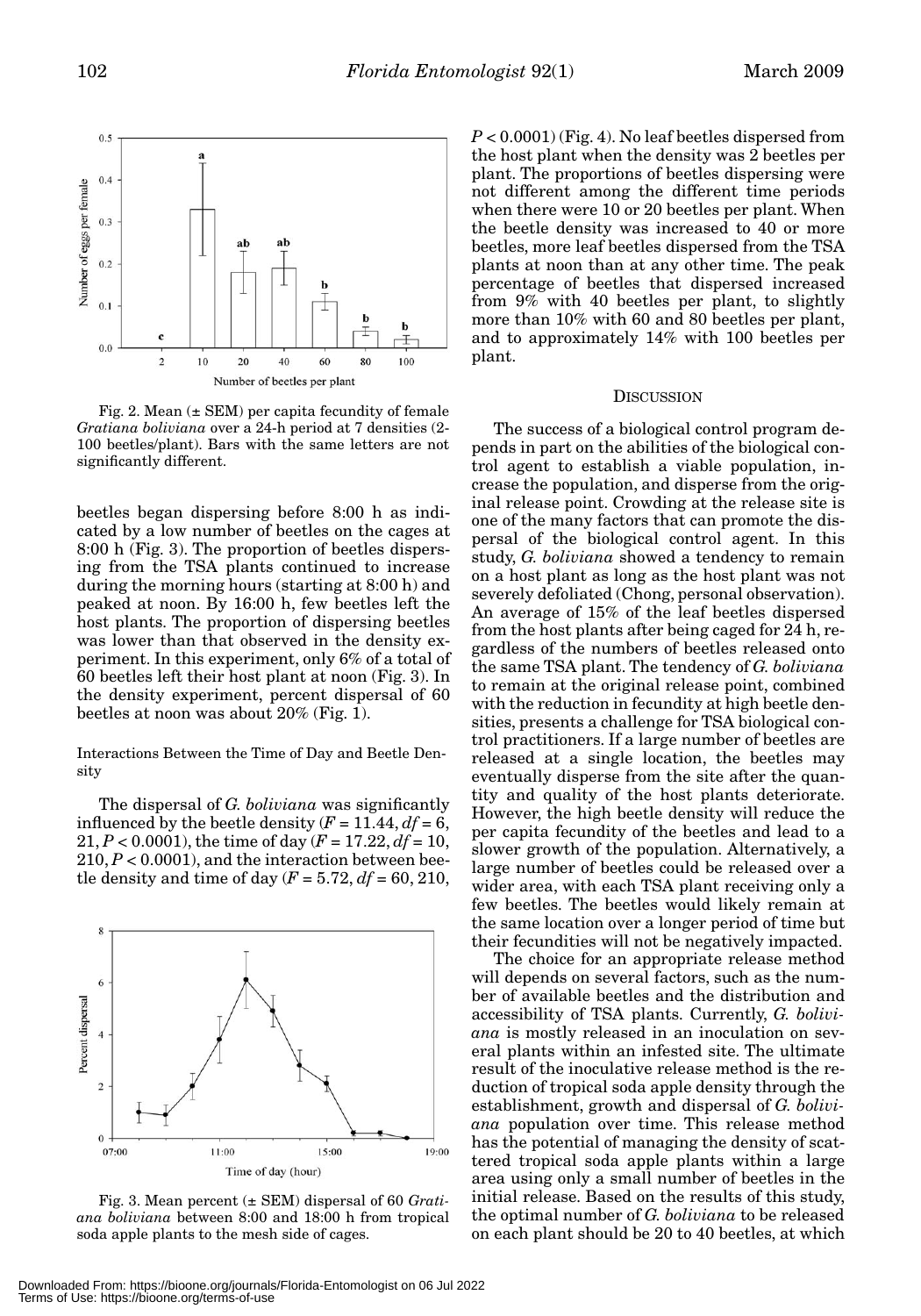

Fig. 4. Mean percent (± SEM) dispersal of 7 densities of *Gratiana boliviana* (2-100 beetles/plant) between 8:00 and 18:00 h.

density the leaf beetles are encouraged to disperse (15-16%/d) while the remaining beetles could still achieve a relatively high fecundity (0.18-0.19 eggs/female/d).

A high beetle density did not encourage the dispersal of Colorado potato beetle, *Leptinotarsa decemlineata* (Say) (Coleoptera: Chrysomelidae), (Sandeson et al. 2002, 2004) and the flea beetle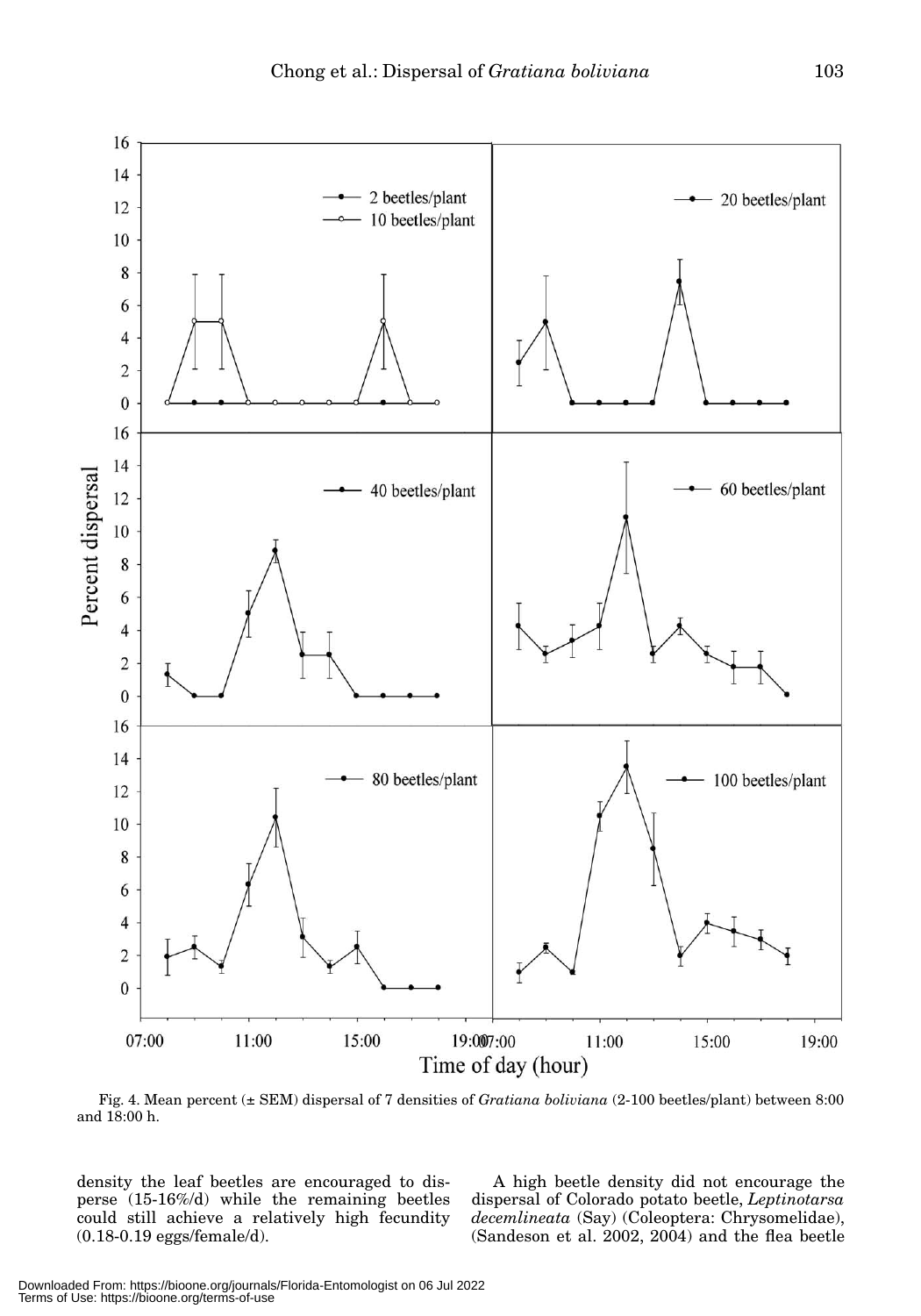*Aphthona lacertosa* (Rosenhauer) (Coleoptera: Chrysomelidae) (Van Hezewijk & Bourchier 2005). Alternatively, an increase in population density increases the larval dispersal in Lepidoptera (Rhainds et al. 2002). A higher herbivore density is correlated to a higher level of damage to plant tissues; thus the dispersal of an herbivore from the food plant may not be directly affected by density (Sandeson et al. 2002). Instead, dispersal is influenced by the level of deterioration of food plant quality. The ability to disperse in response to crowding and deterioration in host quality is a significant adaptation for an herbivore that has the potential to deplete their local food source (Southwood 1974; Denno et al. 1991). In this study, *G. boliviana* were moved onto the uninfested TSA plants and might not have caused enough damage to encourage their dispersal within a 24-h period. If the leaf beetles were allowed to feed for more than 24 h, we might have seen a difference in the dispersal rates among the beetle densities and the damage levels.

The dispersal behavior of the beetles also has the advantages of achieving uniform distribution, reducing competition for food, and increasing reproductive potential. By dispersing to a new habitat or host plant of a higher quality, *G. boliviana* will be able to improve its development and reproduction. *Gratiana boliviana* decreased its fecundity by 17 times when the conspecifics density was increased from 10 to 100 beetles per plant. The negative effect of an increased density on the fecundity and fitness of herbivores is well-documented in other insects (e.g., Robins & Reid 1997; Achiano & Gilliomee 2004; Wardhaugh & Didham 2005; Hari et al. 2008), and is a major concern in the mass rearing biological control agents in laboratory and insectary (Grundy et al. 2000). Oddly, *G. boliviana* did not produce any egg when only 2 beetles were present on each tropical soda apple plant. The underlying reason for the observed cessation of oviposition by *G. boliviana* at the lowest density is unknown. In some insect species, particularly some scolytid species, low-density aggregation could confer reproductive benefits to individual female insects by overcoming host plant defenses (Raffa & Berryman 1983) or improving host plant quality through the introduction of symbiotic microbes (Whitney 1982). In this case, we do not know if *G. boliviana* requires the presence of conspecifics to initiate reproduction on the tropical soda apples.

A mass rearing method of biological control agent in the laboratory represents a balance among myriads of interrelated factors (Singh & Moore 1985; Thompson 1999). Temperature, humidity, photoperiod, host and natural enemy biology, nutrition, and the availability of alternative hosts influence the potential of chrysomelids to be mass reared in laboratory or nursery for experimental or field releases (Tauber et al. 1996; Blossey & Hunt 1999; Schachter-Broide et al. 2003; Herrera et al. 2005; Ojima et al. 2005; Bredow et al. 2007; Gandolfo et al. 2007; Simelane 2007; Overholt et al. 2008). A successful mass rearing program for *G. boliviana* should be able to produce a large number of adult beetles for field releases and retain sufficient mature beetles to maintain a growth in the culture. For *G. boliviana*, the optimal density of beetles to be maintained on each plant in a colony should be 20 to 40 beetles per plant. Colony density higher than 40 beetles per plant will reduce the fecundity of individual female and the growth and productivity of the colony. Other factors that should be considered, but not addressed in this study, when using a density lower or higher than 20-40 beetles per plant include a significant increase in costs (space and labor) and waste of rearing materials.

*Gratiana boliviana* was most actively dispersing from the TSA plants at noon than at any other time. The diurnal rhythm in the dispersal behavior of *G. boliviana* is perhaps related to the ambient temperature. The effects of temperature on the flight pattern of many insects are well-known (e.g., Blackmer et al. 2006; Achiano & Gilliomee 2008; Zhang et al. 2008). The relationship between temperature and dispersal efficiency is often dome-shaped with the highest rate and distance of dispersal occurring at a median temperature (Zhang et al. 2008). Although the ambient temperature at the study site reached its peak (at 39°C at one point during the experiment) between 1 to 2 PM, *G. boliviana* might have preferred to disperse at a slightly cooler temperature and early time.

The tendency of *G. boliviana* to become active in flight in the later hours of morning also has significant implication for post-release monitoring of beetle population in the field. In order to account for the majority of the leaf beetles in a particular locale or site and provide a more accurate estimate of the resident population, sampling of the beetle population should coincide with the lower level of dispersal activity of the leaf beetles in the early morning or late afternoon.

The design of this study was not without shortcomings. The densities of beetles tested in this study were higher than realistically observed in the field. The low densities of 2 to 20 beetles per plant were representative of those observed in the field on the similarly sized tropical soda apple plants (Chong and Roda, personal observations). Densities of 40 to 100 beetles per plant were higher than those observed in the field, even for plants receiving the initial releases. However, the high beetle density was characteristic of an insectary situation (Chong, personal observation) and applicable to the discussions of mass rearing procedure. The second shortcoming was the relatively small size of the arena, which could discourage normal dispersal and reproductive be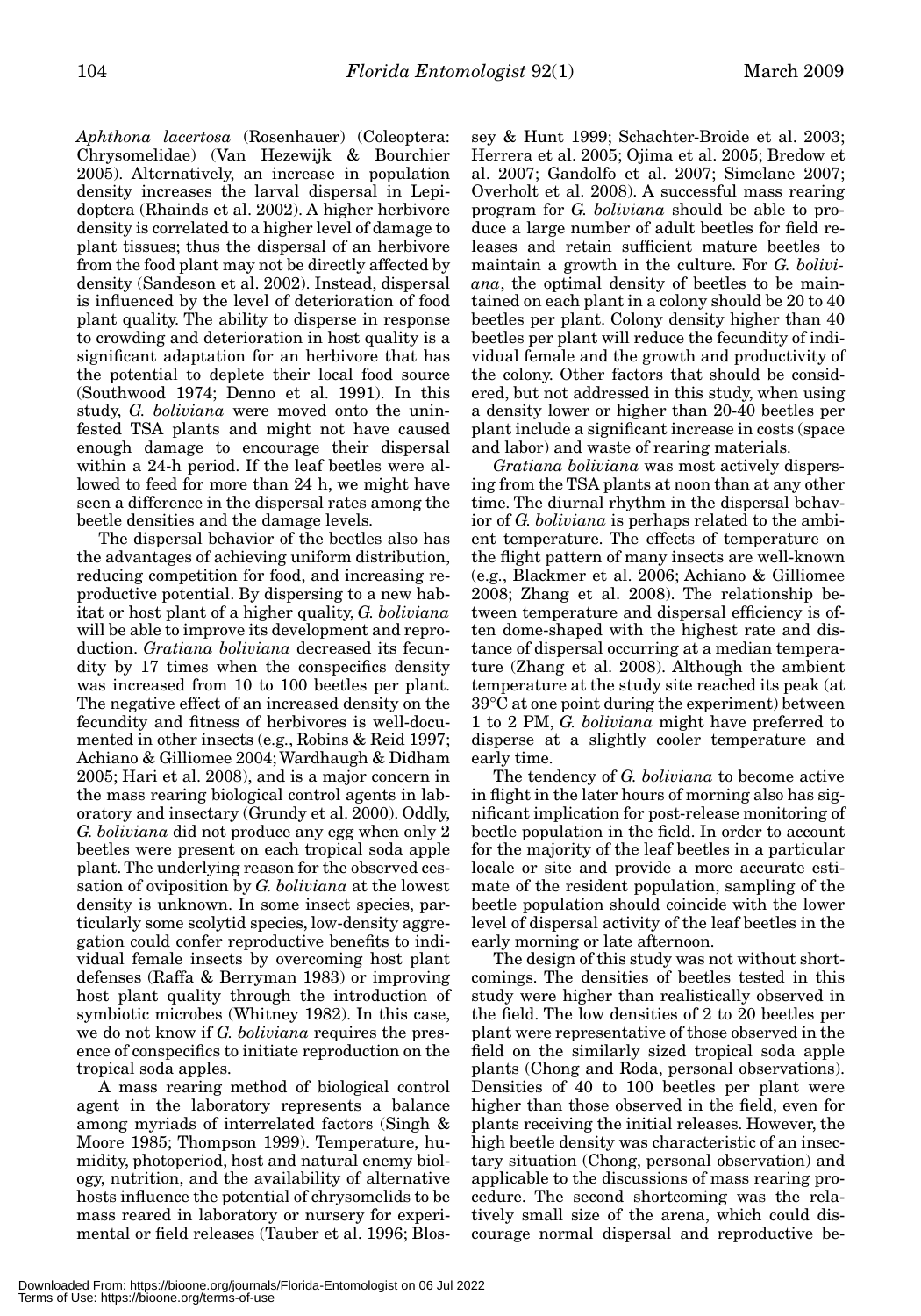havior (van Alphen & Jervis 1996). In this study, the movement of *G. boliviana* was limited to within the cages and any dispersal could only happen from the plant to the cage and vise versa. In the field, however, the movement of *G. boliviana* is undoubtedly more complex, with the movement of beetles leaving and arriving on the same plant and among the different host plants occurring simultaneously. When summing up all the movements, the dispersal rate from the infested plant may be less than what was observed in this study. A study conducted in the field or large cages using commonly observed densities will provide more realistic prediction of the dispersal behavior of *G. boliviana*.

In summary, there was a significant interaction between density and the time of day in influencing the dispersal rate of *G. boliviana*. Similar to the second dispersal experiment, the most active dispersal of *G. boliviana* was detected at noon. However, the leaf beetles did not emigrate as readily from the host plants when the beetle density was lower than 40 beetles per plant. As the beetle density increased from 40 to 100 beetles per plant, the peak dispersal rate also increased. This study shows that the dispersal of *G. boliviana* was not dependent on only one factor but on the interactions between the beetle density and the time of day. To better understand the dispersal and population distribution of *G. boliviana* in the field, the interactive effects of density, feeding damage, photoperiod, age or physiological status of the beetles, and host plant nutritional quality or phenology should be studied in greater details.

## ACKNOWLEDGMENTS

We thank Julio Medal and Bill Overholt, University of Florida, for providing the initial colony of *G. boliviana*, and for discussions on distribution and evaluation of the leaf beetle. We also appreciate the technical assistance of Luis Bradshaw and Roger Coe of University of Florida. Ken Bloem of USDA-APHIS-PPQ-CPHST and 2 anonymous reviewers provided critical review of this manuscript. This research was supported by the USDA-ARS Junior Agricultural Ambassador Program, USDA-ARS-SHRS, and a cooperative agreement between USDA-APHIS-PPQ Eastern Region and University of Florida.

### REFERENCES CITED

- ACHIANO, K. A., AND GILLIOMEE, J. H. 2004. Effect of crowding on fecundity, body size, developmental time, survival and oviposition of *Carcinops pumilio* (Erichson) (Coleoptera: Histeridae) under laboratory conditions. Afr. Entomol. 12: 209-215.
- BLACKMER, J. L., HAGLER, J. R., SIMMONS, G. S., AND HENNEBERRY, T. J. 2006. Dispersal of *Homalodisca vitripennis* (Homoptera: Cicacellidae) from a point release site in citrus. Environ. Entomol. 35: 1617- 1625.
- BLOSSEY, B., AND HUNT, T. R. 1999. Mass rearing methods for *Galerucella calmariensis* and *G. pusilla* (Coleoptera: Chrysomelidae), biological control agents of *Lythrum salicaria* (Lythraceae). J. Econ. Entomol. 92: 325-334.
- BREDOW, E., PEDROSA-MACEDO, J. H., MEDAL, J. C., AND CUDA, J. P. 2007. Open field host specificity tests in Brazil for risk assessment of *Metriona elatior* (Coleoptera: Chrysomelidae), a potential biological control agent of *Solanum viarum* (Solanaceae) in Florida. Florida Entomol. 90: 559-564.
- DIAZ, R., OVERHOLT, W. A., SAMAYOA, A., SOSA, F. CORDEAU, D., AND MEDAL, J. 2008. Temperature-dependent development, cold tolerance, and potential distribution of *Gratiana boliviana* (Coleoptera: Chrysomelidae), a biological control agent of tropical soda apple, *Solanum viarum* (Solanaceae). Biocontrol Sci. Tech. 18: 193-207.
- DENNO, R. F., RODERICK, G. K., OLMSTEAD, K. L., AND DOBEL, H. G. 1991. Density-related migration in planthoppers (Homoptera: Delphacidae): the role of habitat persistence. American Nat. 138: 1513- 1541.
- GANDOLFO, D., MCKAY, F., MEDAL, J. C., AND CUDA, J. P. 2007. Open-field host specificity test of *Gratiana boliviana* (Coleoptera: Chrysomelidae), a biological control agent of tropical soda apple (Solanaceae) in the United States. Florida Entomol. 90: 223-228.
- GRUNDY, P. R., MAELZER, D. A., BRUCE, A., AND HAS-SAN, E. 2000. A mass rearing method for the assassin bug *Pristhecancus plagipennis* (Hemiptera: Reduviidae). Biol. Control. 18: 243-250.
- HARI, N. S., JINDAL, J., MALHI, N. S., AND KHOSA, J. K. 2008. Effect of adult nutrition and insect density on the performance of spotted stem borer, *Chilo partellus*, in laboratory cultures. J. Pest Sci. 81: 23-27.
- HERRERA, A. M., DAHLSTEN, D. D., TOMIC-CARRUTHERS, N., AND CARRUSTHER, R. I. 2007. Estimating temperature-dependent developmental rates of *Diorhabda elongata* (Coleoptera: Chrysomelidae), a biological control agent of saltcedar (*Tamarix* spp.). Environ. Entomol. 34: 775-784.
- MCGOVERN, R. J., POLSTON, J. E., AND MULLAHEY, J. J. 1994. *Solanum viarum*: weed reservoir of plant viruses in Florida. Intl. J. Pest Management 40: 270- 273.
- MEDAL, J. C., CHARUDATTAN, R., MULLAHEY, J. J., AND PITELLI, R. A. 1996. An exploratory insect survey of tropical soda apple in Brazil and Paraguay. Florida Entomol. 79: 70-73.
- MEDAL, J., OVERHOLT, J. W., STANSLY, P., RODA, A., OS-BORNE, L., HIBBARD, K., GASKALLA, R., BURNS, E., CHONG, J., SELLERS, B., HIGHT, S., CUDA, J., VITORI-NO, M., BREDOW, E., PEDROSA-MACEDO, J., AND WIKLER, C. 2008. Establishment, spread, and initial impacts of *Gratiana boliviana* (Chrysomelidae) on *Solanum viarum* in Florida. *In* Proc. XII Intl. Symp.on Biol. Control of Weeds. La Grande Motte, France (in press).
- MEDAL, J. C., SUDBRINK, D., GANDOLFO, D., OHASHI, D., AND CUDA, J. P. 2002. *Gratiana boliviana*, a potential biocontrol agent of *Solanum viarum*: quarantine host-specificity testing in Florida and field surveys in South America. BioControl 47: 445-461.
- MULLAHEY, J. J., NEE, M., WUNDERLIN, R. P., AND DELANEY, K. R. 1993. Tropical soda apple (*Solanum viarum*): a new weed threat in subtropical regions. Weed Technol. 7: 783-786.